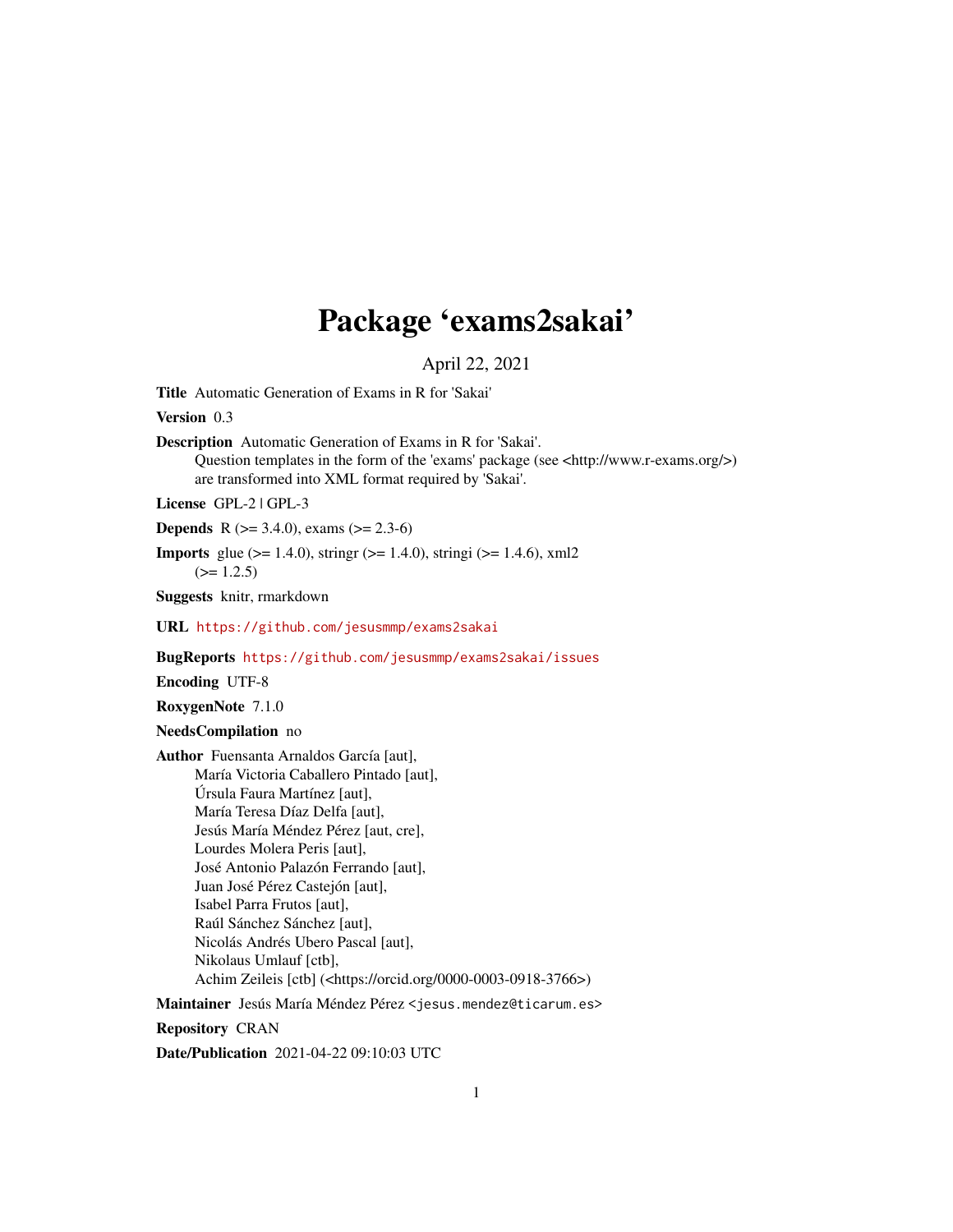### <span id="page-1-0"></span>R topics documented:

```
exams2sakai . . . . . . . . . . . . . . . . . . . . . . . . . . . . . . . . . . . . . . . . . 2
```
#### **Index** [7](#page-6-0)

#### exams2sakai *Generation of Exams in IMS QTI Sakai Format*

#### Description

Automatic generation of exams in IMS QTI Sakai format.

#### Usage

```
exams2sakai(file, n = 1L, nsamp = NULL, dir = ".",
 name = NULL, quite = TRUE, edit = NULL,
 tdir = NULL, sdir = NULL, verbose = FALSE,
 resolution = 100, width = 4, height = 4, svg = FALSE, encoding = ",
 num = NULL, mchoice = NULL,
  schoice = mchoice, string = NULL, cloze = NULL,
  template = "qtisakai", duration = NULL,
 stitle = "Exercise", ititle = "Question",
 adescription = "Please solve the following exercises.",
  sdescription = "Please answer the following question.",
 maxattempts = 1, cutvalue = 0, solutionswitch = TRUE,
 zip = TRUE, points = NULL,eval = list(partial = TRUE, negative = FALSE),converter = "pandoc-mathjax", xmlcollapse = FALSE, ...)
make_itembody_sakai(rtiming = FALSE, shuffle = FALSE,
  rshuffle = shuffle, minnumber = NULL, maxnumber = NULL,
 defaultval = NULL, minvalue = NULL, maxvalue = NULL,
 cutvalue = NULL, enumerate = TRUE, digits = NULL,
  tolerance = is.null(digits), maxchars = 12,
 eval = list(partial = TRUE, negative = FALSE),fix\_num = TRUE)
```
#### **Arguments**

| file  | character. A specification of a (list of) exercise files.                                                                                                                                                                                                                      |
|-------|--------------------------------------------------------------------------------------------------------------------------------------------------------------------------------------------------------------------------------------------------------------------------------|
| n     | integer. The number of copies to be compiled from file.                                                                                                                                                                                                                        |
| nsamp | integer. The number(s) of exercise files sampled from each list element of file.<br>Sampling without replacement is used if possible. (Only if some element of<br>nsamp is larger than the length of the corresponding element in file, sampling<br>with replacement is used.) |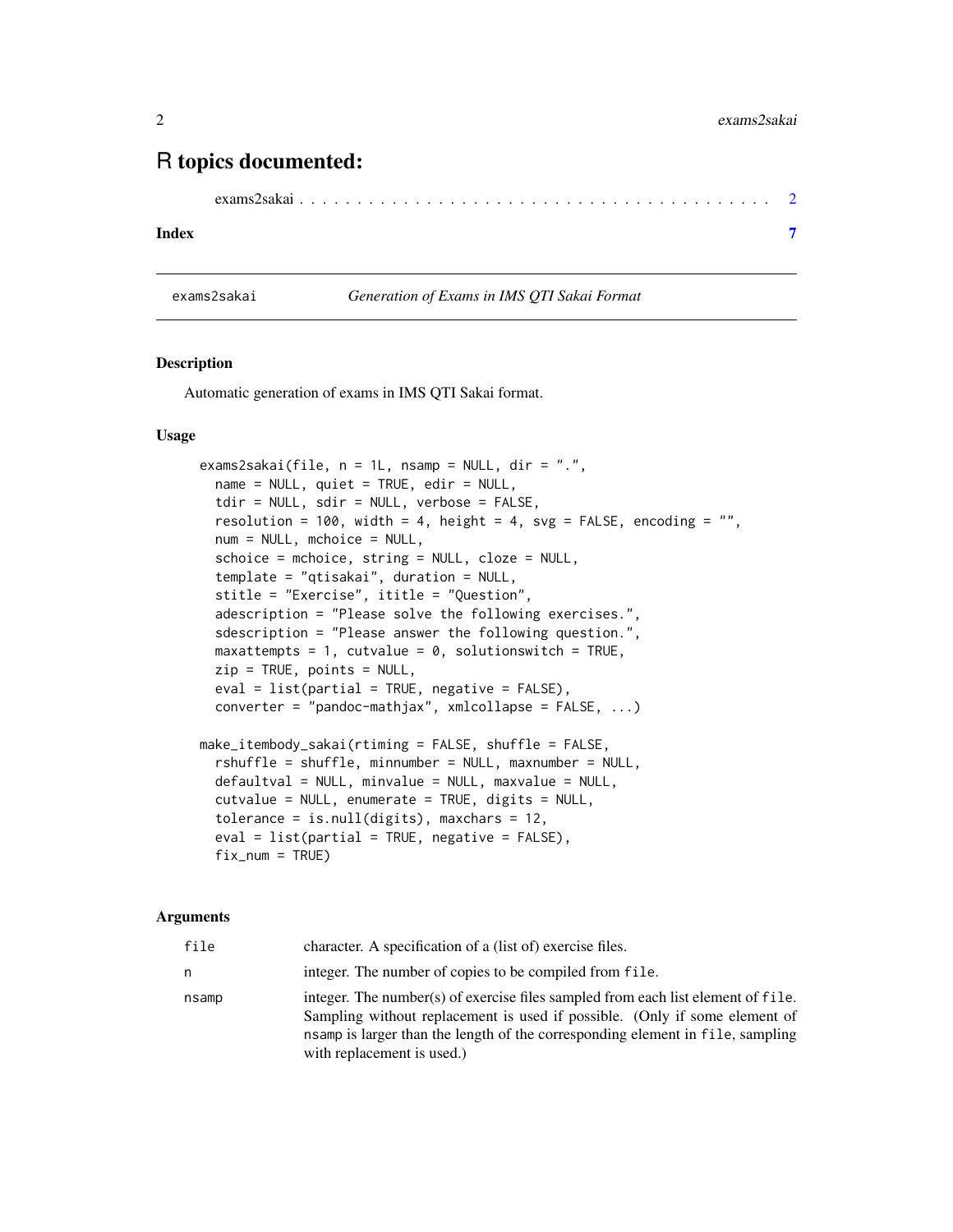<span id="page-2-0"></span>

| dir                             | character. The default is the current working directory.                                                                                                                                                                                                                                                                                                 |
|---------------------------------|----------------------------------------------------------------------------------------------------------------------------------------------------------------------------------------------------------------------------------------------------------------------------------------------------------------------------------------------------------|
| name                            | character. A name prefix for resulting exercises and ZIP file.                                                                                                                                                                                                                                                                                           |
| quiet                           | logical. Should output be suppressed when calling xweave?                                                                                                                                                                                                                                                                                                |
| edir                            | character specifying the path of the directory (along with its sub-directories) in<br>which the files in file are stored (see also xexams).                                                                                                                                                                                                              |
| tdir                            | character specifying a temporary directory, by default this is chosen via tempfile.<br>Note that this is cleaned up and potentially temporary files are deleted.                                                                                                                                                                                         |
| sdir                            | character specifying a directory for storing supplements, by default this is cho-<br>sen via tempfile.                                                                                                                                                                                                                                                   |
| verbose                         | logical. Should information on progress of exam generation be reported?                                                                                                                                                                                                                                                                                  |
| resolution, width, height       |                                                                                                                                                                                                                                                                                                                                                          |
|                                 | numeric. Options for rendering PNG (or SVG) graphics passed to xweave.                                                                                                                                                                                                                                                                                   |
| svg                             | logical. Should graphics be rendered in SVG or PNG (default)?                                                                                                                                                                                                                                                                                            |
| encoding                        | character, passed to xweave.                                                                                                                                                                                                                                                                                                                             |
| num                             | function or named list applied to numerical (i.e., type num) questions. If num is<br>a function, num will be used for generating the item body of the question, see<br>function make_itembody_sakai(). If num is a named list, these arguments will<br>be passed to function make_itembody_sakai() (or make_itembody_qti21()<br>using $exams2qti21()$ ). |
| mchoice, schoice, string, cloze |                                                                                                                                                                                                                                                                                                                                                          |
|                                 | function or named list applied to multiple choice, single choice, string, and cloze<br>questions (i.e., type mchoice, schoice, string, and cloze), respectively. See<br>argument num for more details.                                                                                                                                                   |
| template                        | character. The Sakai template that should be used. Currently, the package pro-<br>vide "sakaiqti.xml".                                                                                                                                                                                                                                                   |
| duration                        | integer. Set the duration of the exam in minutes.                                                                                                                                                                                                                                                                                                        |
| stitle                          | character. A title that should be used for the sections. May be a vector of length<br>1 to use the same title for each section, or a vector containing different section<br>titles.                                                                                                                                                                      |
| ititle                          | character. A title that should be used for the assessment items. May be a vector<br>of length 1 to use the same title for each item, or a vector containing different<br>item titles. Note that the maximum of different item titles is the number of<br>sections/questions that are used for the exam.                                                  |
| adescription                    | character. Description (of length 1) for the overall assessment (i.e., exam).                                                                                                                                                                                                                                                                            |
| sdescription                    | character. Vector of descriptions for each section.                                                                                                                                                                                                                                                                                                      |
| maxattempts                     | integer. The maximum attempts for one question, may also be set to Inf.                                                                                                                                                                                                                                                                                  |
| cutvalue                        | numeric. The cutvalue at which the exam is passed.                                                                                                                                                                                                                                                                                                       |
|                                 | solutionswitch logical. Should the question/item solutionswitch be enabled? In OLAT this<br>means that the correct solution is shown after an incorrect solution was entered<br>by an examinee (i.e., this is typically only useful if maxattempts $= 1$ ).                                                                                              |
| zip                             | logical. Should the resulting XML file (plus supplements) be zipped?                                                                                                                                                                                                                                                                                     |
|                                 |                                                                                                                                                                                                                                                                                                                                                          |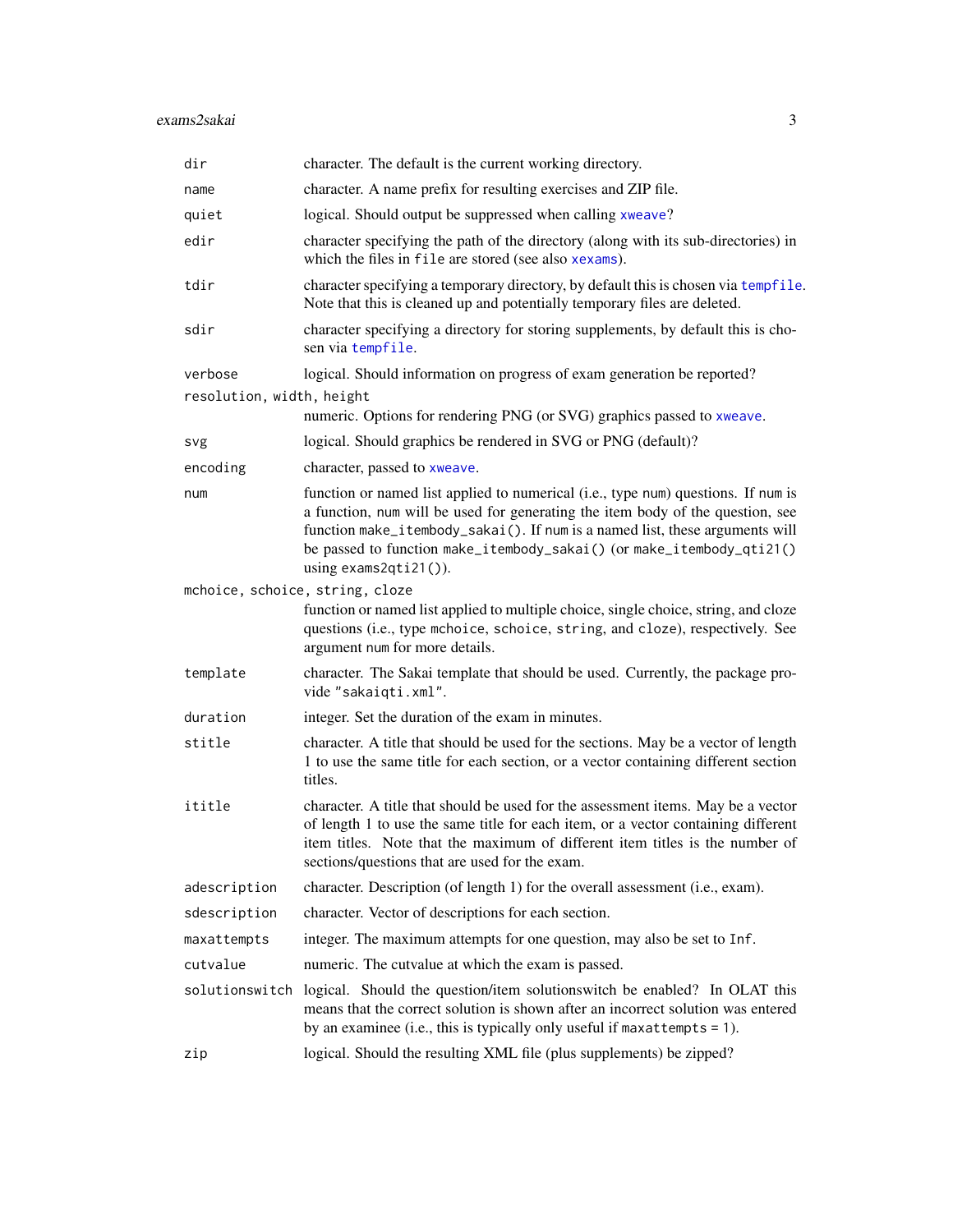<span id="page-3-0"></span>

| points      | integer. How many points should be assigned to each exercise? Note that this ar-<br>gument overules any exercise points that are provided within an "\expoints{}"<br>tag in the . Rnw file. The vector of points supplied is expanded to the number of<br>exercises in the exam.                                                                   |
|-------------|----------------------------------------------------------------------------------------------------------------------------------------------------------------------------------------------------------------------------------------------------------------------------------------------------------------------------------------------------|
| eval        | named list, specifies the settings for the evaluation policy, see function exams_eval.                                                                                                                                                                                                                                                             |
|             | rtiming, shuffle, rshuffle, minnumber, maxnumber, defaultval, minvalue, maxvalue<br>arguments used for IMS QTI 1.2 item construction, for details see the XML<br>specification (see IMS Global Learning Consortium, Inc. 2012), especially Sec-<br>tion 4. Genereting IMS QTI 2.1 items using exams2qti21() the arguments have<br>similar meaning. |
| enumerate   | logical. Insert potential solutions in enumerated list?                                                                                                                                                                                                                                                                                            |
| digits      | integer. How many digits should be used for num exercises?                                                                                                                                                                                                                                                                                         |
| tolerance   | logical. Should tolerance intervals be used for checking if the supplied num<br>answer/number is correct? The default is to use tolerance intervals if digits =<br>NULL.                                                                                                                                                                           |
| maxchars    | numeric. Lower bound for the number of characters in fill-in-blank fields. The<br>actual number of characters is selected as the maximum number of characters of<br>this value and the actual solution.                                                                                                                                            |
| fix_num     | logical. This is a special flag to enable/force the display of the correct solutions<br>for numeric exercises/answers as well as to obtain results when archiving tests.<br>Note that this is a workaround, which works e.g. within OLAT.                                                                                                          |
| converter   | character. Argument passed on to make_exercise_transform_html. The de-<br>fault for converter is set to "pandoc-mathjax"                                                                                                                                                                                                                           |
| xmlcollapse | logical or character. Should line breaks be collapsed in the XML code. If TRUE<br>everything is collapsed with spaces ("") but other collapse characters could be<br>supplied.                                                                                                                                                                     |
| $\cdots$    | further arguments passed on to make_exercise_transform_html.                                                                                                                                                                                                                                                                                       |

#### Details

The Question & Test Interoperability (QTI) is an international XML standard for specifying elearning tests (IMS Global Learning Consortium, Inc. 2012ab). The standard evolved over various versions with the first release culminating in the QTI 1.2 standard and the stable version of the second release currently at QTI 2.1. While both versions share many similarities, they differ in many details. Hence, separate functions exams2sakai and exams2qti21 are provided. The former has already been thoroughly tested and the latter is still in beta testing stage and might change in future releases.

exams2sakai produces a .zip file that may be uploaded (e.g. in OLAT). This includes the final XML file of the exam/assessment as well as possible supplement folders that include images, data sets etc. used for the exam. It proceeds by (1) calling [xweave](#page-0-0) on each exercise, (2) reading the resulting LaTeX code, (3) transforming the LaTeX code to HTML, and (4) embedding the HTML code in a XML file using the IMS QTI 1.2 standards for assessments and question items.

For steps (1) and (2) the standard drivers in xexams are used. In step (3), a suitable transformation function is set up on the fly using make\_exercise\_transform\_html, see also the details section in [exams2html](#page-0-0).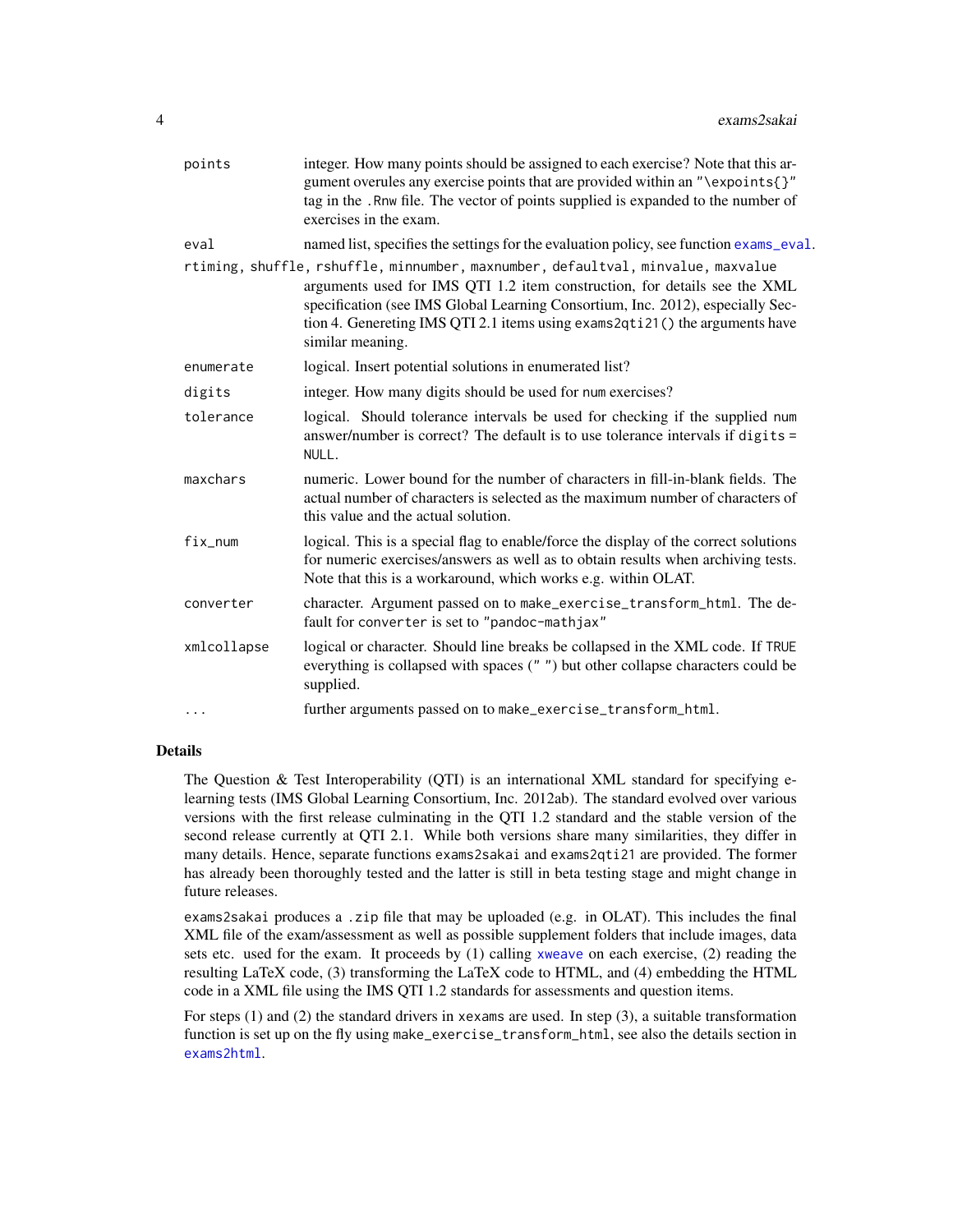#### <span id="page-4-0"></span>exams2sakai 5

For step (4), the function will cycle through all questions and exams to generate the final XML file in IMS QTI 1.2 standard. Therefore, each question will be included in the XML as one section. The replicates of each question will be written as question items of the section.

The function uses the XML template for IMS QTI 1.2 assessments and items to generate the exam (per default, this is the XML file qti12.xml provided in the xml folder of this package). The assessment template must provide one section including one item. exams2sakai will then use the single item template to generate all items, as well as the assessment and section specifications set within the template.

The default template will generate exams/assessments that sample one replicate of a question/item for each section. The usual procedure in exam/assessment generation would be to simply copy  $\&$ paste the XML template of the package and adapt it to the needs of the user. Note that all specifiers that have a leading ## in the XML template will be replaced by suitable code in exams2sakai and should always be provided in the template. I.e., the user may add additional tags to the XML template or modify certain specifications, like the number of replicates/items that should be sampled for each section etc.

Per default, the individual question/item bodies are generated by function make\_itembody\_sakai, i.e. make\_itembody\_sakai checks the type of the question and will produce suitable XML code. Note that for each question type, either the arguments of make\_itembody\_sakai may be set within num, mchoice, schoice, string and cloze in exams2sakai, by providing a named list of specifications that should be used, or for each questiontype, a function that produces the item body XML code may be provided to num, mchoice, schoice, string and cloze. E.g., mchoice = list(shuffle = TRUE) will force only multiple choice questions to have a shuffled answerlist.

Note that in OLAT/OpenOLAT num exercises are not officially supported but in fact work correctly. The only drawback is that in certain settings the correct solution is not shown at the end of the assessment (although it is used for all internal computations). Therefore, two workarounds are implemented. Either fix\_num can be set to TRUE (default), then a fix is added by double-checking the result, or digits can be set to a fixed value (e.g., digits  $= 2$ ). In the latter case, the num exercise is represented by a string. Then the answer must be provided exactly to the decimal places specified (e.g., if the exact solution is 16.4562, then the correct answer in the test will be "16.46", i.e., a character string of 5 characters).

Generating exams/assessment in IMS QTI 2.1 format using exams2qti21() and make\_itembody\_qti21() is performed in a similar way as described above. Note that the IMS QTI 2.1 generators are still work in progress. The generated XML files have been validated using the IMS validator provided at <http://membervalidator.imsglobal.org/qti/> (when it was still freely available). Furthermore, a selection of generated exams/assessments has been tested using the ONYX Editor and Player, see <https://www.onyx-editor.de/>.

#### Value

exams2sakai return a list of exams as generated by [xexams](#page-0-0).

make\_itembody\_sakai return a function that generates the XML code for the itembody tag in IMS QTI Sakai format.

#### References

IMS Global Learning Consortium, Inc. (2012a). *IMS Question & Test Interoperability: ASI XML Binding Specification Final Specification Version 1.2*. [http://www.imsglobal.org/question/](http://www.imsglobal.org/question/qtiv1p2/imsqti_asi_bindv1p2.html)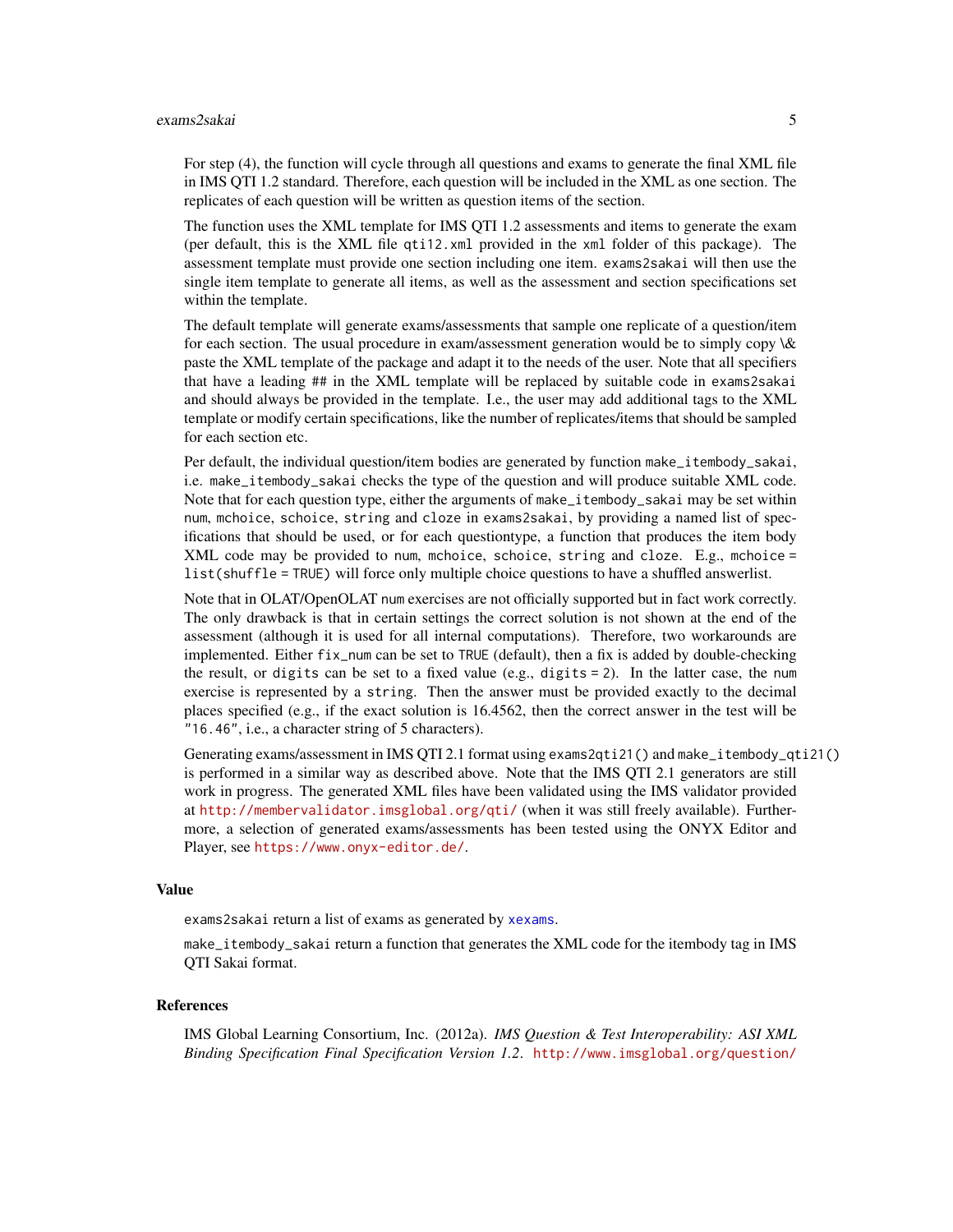#### <span id="page-5-0"></span>[qtiv1p2/imsqti\\_asi\\_bindv1p2.html](http://www.imsglobal.org/question/qtiv1p2/imsqti_asi_bindv1p2.html)

IMS Global Learning Consortium, Inc. (2012b). *IMS Question & Test Interoperability (QTI) XSD Binding Version 2.1 Final*. [http://www.imsglobal.org/question/qtiv2p1/imsqti\\_bindv2p1.](http://www.imsglobal.org/question/qtiv2p1/imsqti_bindv2p1.html) [html](http://www.imsglobal.org/question/qtiv2p1/imsqti_bindv2p1.html)

BPS Bildungsportal Sachsen GmbH (2014). *ONYX Testsuite*. [http://www.bps-system.de/cms/](http://www.bps-system.de/cms/en/products/onyx-testsuite/) [en/products/onyx-testsuite/](http://www.bps-system.de/cms/en/products/onyx-testsuite/)

Zeileis A, Umlauf N, Leisch F (2014). Flexible Generation of E-Learning Exams in R: Moodle Quizzes, OLAT Assessments, and Beyond. *Journal of Statistical Software*, 58(1), 1–36. [https:](https://www.jstatsoft.org/v58/i01/) [//www.jstatsoft.org/v58/i01/](https://www.jstatsoft.org/v58/i01/).

R/Exams in Sakai (Sakai Virtual Conference 2019). 6th November 2019. [https://aulavirtual.](https://aulavirtual.um.es/access/content/group/COLLAB-3ufsaiywvwzdmvw4rn6ghjl/SVC2019/SVC2019.html) [um.es/access/content/group/COLLAB-3ufsaiywvwzdmvw4rn6ghjl/SVC2019/SVC2019.html](https://aulavirtual.um.es/access/content/group/COLLAB-3ufsaiywvwzdmvw4rn6ghjl/SVC2019/SVC2019.html)

Proyecto de adaptación de R/Exams a la plataforma Sakai (XI Jornadas de Usuarios de R). 14-16 Noviembre 2019. [https://aulavirtual.um.es/access/content/group/COLLAB-3ufsai](https://aulavirtual.um.es/access/content/group/COLLAB-3ufsaiywvwzdmvw4rn6ghjl/xijur2019/xijur19.html)ywvwzdmvw4rn6ghjl/ [xijur2019/xijur19.html](https://aulavirtual.um.es/access/content/group/COLLAB-3ufsaiywvwzdmvw4rn6ghjl/xijur2019/xijur19.html) <https://canal.uned.es/video/5dd268775578f2766d1cca9d>

```
https://youtu.be/4i9YKPiVIrg?
t=1920 https://gauss.inf.um.es/umur/
```
#### See Also

[xexams](#page-0-0), [ttm](#page-0-0), [tth](#page-0-0), [tex2image](#page-0-0), [make\\_exercise\\_transform\\_html](#page-0-0),

#### Examples

```
## Not run:
## load package and enforce par(ask = FALSE)
library("exams2sakai")
options(device.ask.default = FALSE)
## define an exams (= list of exercises)
myexam <- list( "boxplots", "regression", "scatterplot", "relfreq" )
## output directory
dir.create(mydir <- tempfile())
## generate Sakai quiz in temporary directory
exams2sakai( myexam, n = 1,
                   verbose = TRUE,
                   dir = "mydir", points = c(1))dir(mydir)
```
## End(Not run)